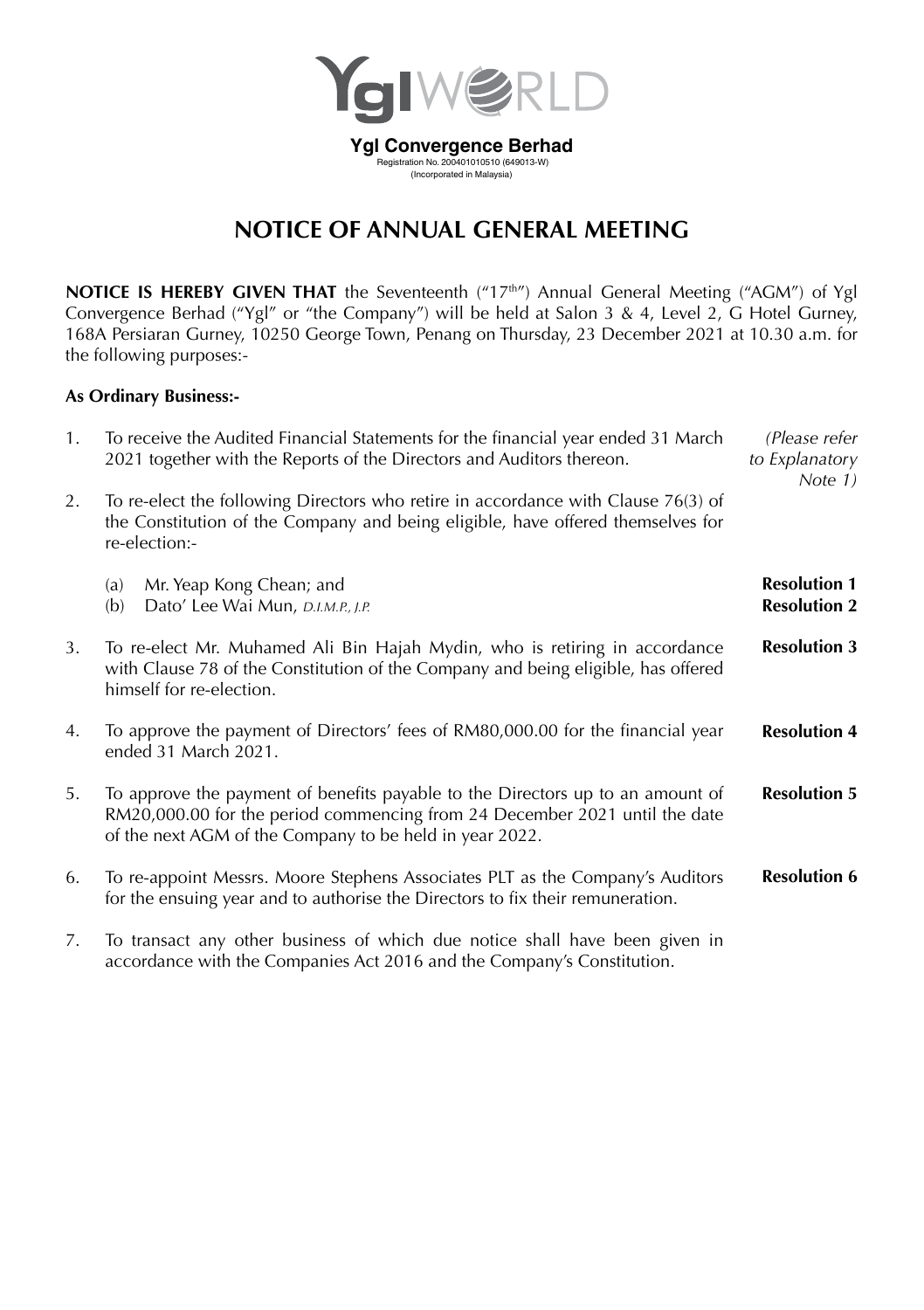#### **As Special Business:-**

#### 8. **Ordinary Resolution:- Authority to issue shares pursuant to the Companies Act 2016**

**Resolution 7**

"THAT subject always to the Companies Act 2016 (the "Act"), the Company's Constitution, Bursa Malaysia Securities Berhad ("Bursa Securities") ACE Market Listing Requirements ("AMLR") and any relevant governmental and/or regulatory authorities, the Directors be and are hereby empowered pursuant to the Act, to issue and allot shares in the Company, at any time to such persons and upon such terms and conditions and for such purposes as the Directors may, in their absolute discretion, deem fit, provided that the aggregate number of shares to be issued pursuant to this Resolution does not exceed ten per centum (10%) of the total number of issued share (excluding treasury shares) of the Company for the time being and the Directors be and are also empowered to obtain the approval for the listing of and quotation for the additional shares so issued on Bursa Securities; AND FURTHER THAT such authority shall commence immediately upon the passing of this Resolution and continue to be in force until the conclusion of the next Annual General Meeting ("AGM") of the Company or the expiration of the period within which the next AGM is required to be held, whichever is earlier, unless such authority is revoked or varied by resolution passed by the shareholders in general meeting."

By Order of the Board,

**YEOW SZE MIN** (SSM PC No. 201908003120, MAICSA 7065735) **LOW SEOW WEI** (SSM PC No. 202008000437, MAICSA 7053500) **Company Secretaries**

Penang Date: 24 November 2021

#### **(A) Notes:**

- 1. For the purpose of determining who shall be entitled to attend the  $17<sup>th</sup>$  AGM, the Company shall be requesting Bursa Malaysia Depository Sdn. Bhd. to make available to the Company, a Record of Depositors as at **16 December 2021**. Only a depositor whose name appears on this Record of Depositors shall be entitled to attend the 17<sup>th</sup> AGM or appoint a proxy to attend, speak and vote on his/her/its behalf.
- 2. A member entitled to attend and vote at the  $17<sup>th</sup>$  AGM is entitled to appoint a proxy or attorney or in the case of a corporation, to appoint a duly authorised representative to attend, participate, speak and vote in his place. A proxy may but need not be a member of the Company.
- 3. A member of the Company who is entitled to attend and vote at the  $17<sup>th</sup>$  AGM of the Company may appoint not more than two (2) proxies to attend, participate, speak and vote instead of the member at the  $17<sup>th</sup>$  AGM.
- 4. Where a member of the Company is an authorised nominee, as defined in the Central Depositories Act 1991, it may appoint not more than two (2) proxies in respect of each securities account it holds which is credited with ordinary shares of the Company.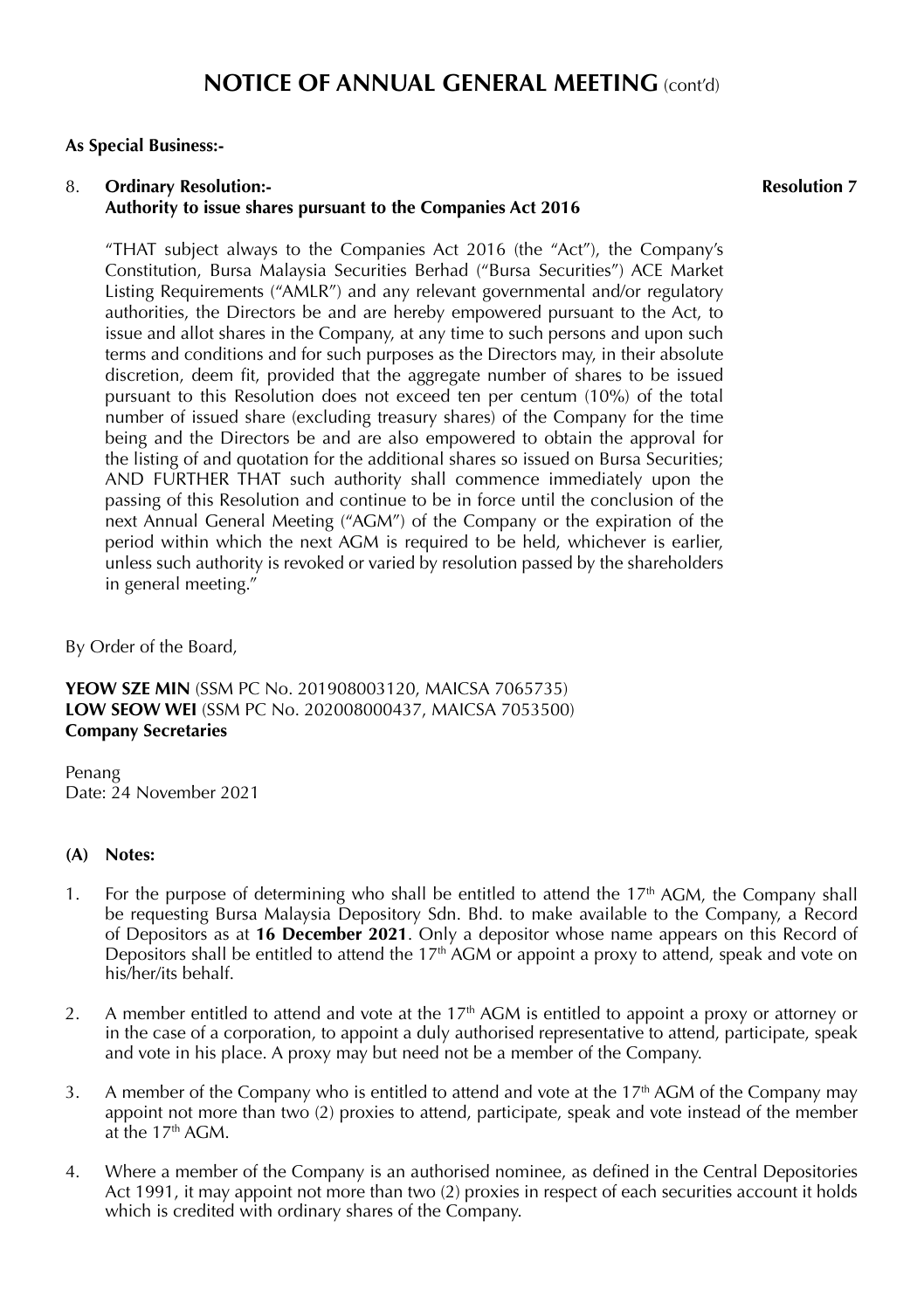- 5. Where a member of the Company is an exempt authorised nominee which holds ordinary shares in the Company for multiple beneficial owners in one securities account ("omnibus account"), there is no limit to the number of proxies which the exempt authorised nominee may appoint in respect of each omnibus account it holds. An exempt authorised nominee refers to an authorised nominee defined under the Securities Industry (Central Depositories) Act 1991 ("Central Depositories Act") which is exempted from compliance with the provisions of Section 25A(1) of the Central Depositories Act.
- 6. Where a member appoints more than one (1) proxy, the proportion of shareholdings to be represented by each proxy must be specified in the instrument appointing the proxies.
- 7. The instrument appointing a proxy must be deposited at the registered office of the Company at No. 35, Scotland Road, 10450 Penang, not less than forty-eight (48) hours before the time fixed for holding the 17<sup>th</sup> AGM or any adjournment at which the person named in the appointment proposes to vote or, in the case of a poll, not less than twenty-four (24) hours before the time appointed for taking of the poll. A copy of the power of attorney may be accepted provided that it is certified notarially and/or in accordance with the applicable legal requirements in the relevant jurisdiction in which it is executed.
- 8. Pursuant to Rule 8.31A of the AMLR of Bursa Securities, all resolutions set out in this notice will be put to vote by way of a poll.

### 9. **Precautionary Measure at the 17th AGM in view of COVID-19**

- 9.1 In line with the COVID-19 measures, the Company reserves the right to take such precautionary measures as may be appropriate at the 17<sup>th</sup> AGM, including any precautionary measures as may be required or recommended by government agencies, in order to minimise the risk of community spread of COVID-19.
- 9.2 Participants are NOT ALLOWED to attend the 17<sup>th</sup> AGM if:
	- (a) they are not fully vaccinated (as defined by Majlis Keselamatan Negara); or
	- (b) they are unwell with sore throat, flu, cough, fever, diarrhea and/or shortness of breath; or
	- (c) they have travel history to high-risk countries affected by COVID-19 in the past 14 days; or
	- (d) they have been in contact with a person who is confirmed with COVID-19 infection in the past 14 days.

In view of this, we encourage that you appoint a proxy or the Chairman of the meeting as proxy in the event you are not able to attend and vote on the date of the meeting.

- 9.3 All participants are required to undergo a temperature check at the entrance of the  $17<sup>th</sup>$  AGM venue and to show their fully vaccinated status through their MySejahtera App.
- 9.4 The Company requires all participants to sanitise their hands before entering the  $17<sup>th</sup>$  AGM venue and adhere to social distancing rules of at least one (1) meter between each participant and a face mask must be worn at all times throughout the 17<sup>th</sup> AGM. All participants are advised to arrive at the Meeting venue early given that the above measures may cause a delay in the registration process.
- 9.5 The Company seeks the understanding and cooperation of all shareholders and other attendees to minimise the risk of community spread of COVID-19. As the COVID-19 situation continues to evolve, the Company seek Shareholders' understanding that further measures and/or changes to the  $17<sup>th</sup>$  AGM arrangement may be made in the ensuing days up to the day of the the  $17<sup>th</sup>$  AGM. Updates will be posted on the Company's corporate website at https://www.yglworld.com or Bursa Securities' website at https://www.bursamalaysia.com.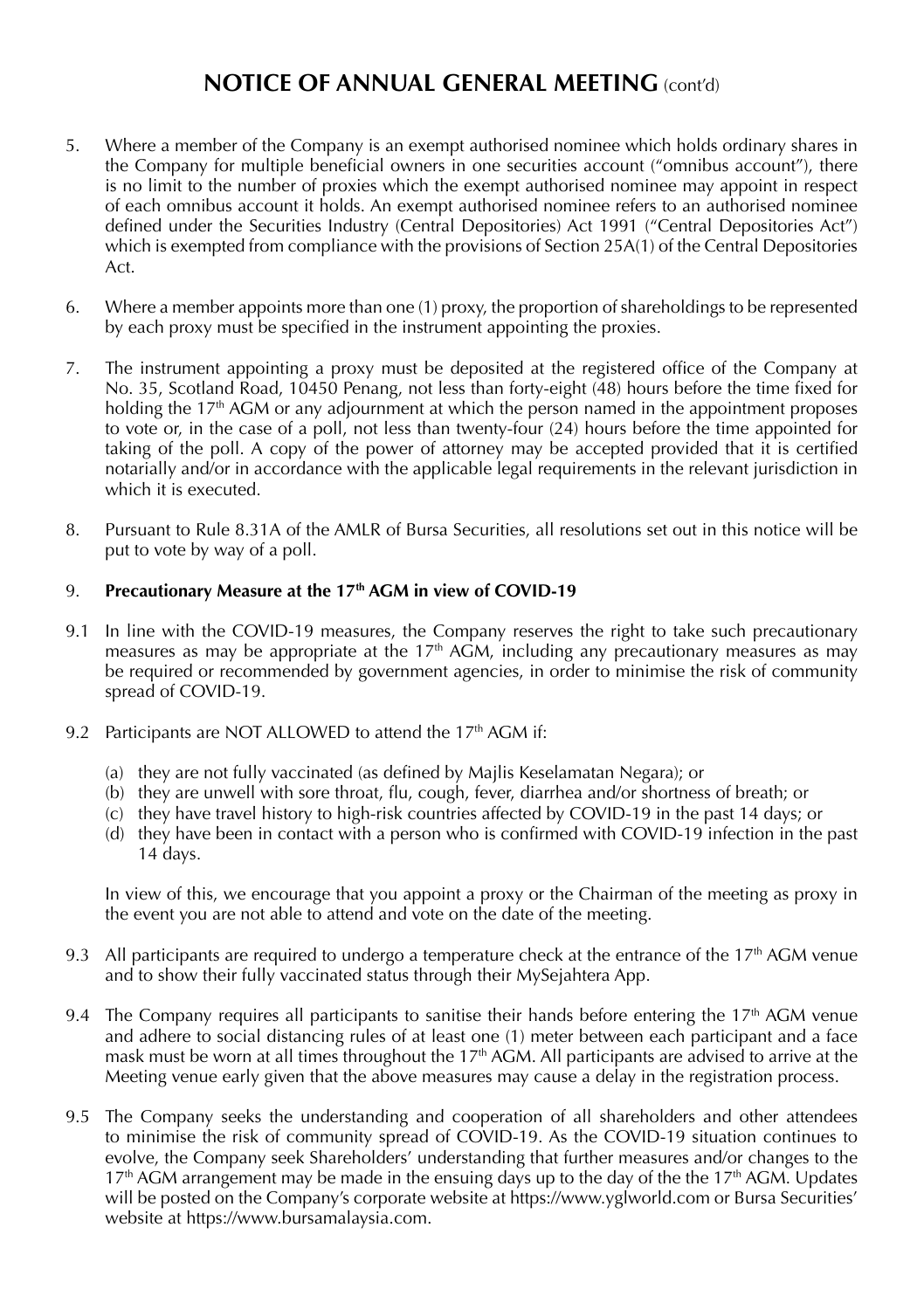#### **(B) Explanatory Notes:**

#### 1. Item 1 of the Agenda: Audited Financial Statements for financial year ended 31 March 2021

The first agenda of this meeting is meant for discussion only, as Section 304(1) of the Companies Act 2016 ("Act") does not require a formal approval for the Audited Financial Statements from the shareholders. Therefore, this Agenda is not put forward to shareholders for voting.

#### 2. Resolutions 1 - 3: Re-election of Directors

Clause 76(3) of the Company's Constitution states that one-third (1/3) of the Directors shall retire from office and shall be eligible for re-election at each AGM. All Directors shall retire from office at least once in each three (3) years but shall be eligible for re-election.

In determining the eligibility of the Directors to stand for re-election at the forthcoming AGM, the Nominating Committee ("NC") has considered the following:-

- (i) Evaluation on the effectiveness of the Individual Directors, the Board as a whole and all Board Committees; and
- (ii) For Independent Non-Executive Directors ("INEDs") only, the level of independence demonstrated by the INEDs and their ability to act in the best interest of the Company.

In line with Practice 5.1 of the Malaysian Code on Corporate Governance 2017 ("MCCG"), the Board has conducted a separate assessment of independence of the INEDs, the evaluation criteria adopted as well as the process of assessment by the Board have been duly elaborated in the Corporate Governance Overview Statement of the Annual Report 2021 and the Corporate Governance Report ("CG Report") of the Company.

Mr. Yeap Kong Chean and Dato' Lee Wai Mun, *D.I.M.P., J.P.*, who retire in accordance with Clause 76(3) of the Company's Constitution, has offered themselves for re-election at the  $17<sup>th</sup>$  AGM.

Clause 78 of the Company's Constitution provides that any Director appointed during the year to fill a casual vacancy shall hold office only until the next AGM and shall be eligible for re-election.

Mr. Muhamed Ali Bin Hajah Mydin whose appointment effective on 12 July 2021 shall hold office until  $17<sup>th</sup>$  AGM and shall then be eligible for re-election pursuant to Clause 78 of the Company's Constitution.

#### 3. Resolutions 4 and 5: Payment of Directors' fees and benefits made payable to the Directors

Clause 93 of the Company's Constitution provides that any fees and benefits payable to Directors shall be subject to annual shareholders' approval at a General Meeting. Pursuant thereto, shareholders' approval is sought for the payment of fees and benefits payable to Directors, in separate resolutions as follows: -

Resolution 4 on the payment of Directors' fees for the financial year ended 31 March 2021;

Resolution 5 on the payment of benefits to the Directors of the Company for the period commencing from 24 September 2021 until the date of the next AGM of the Company.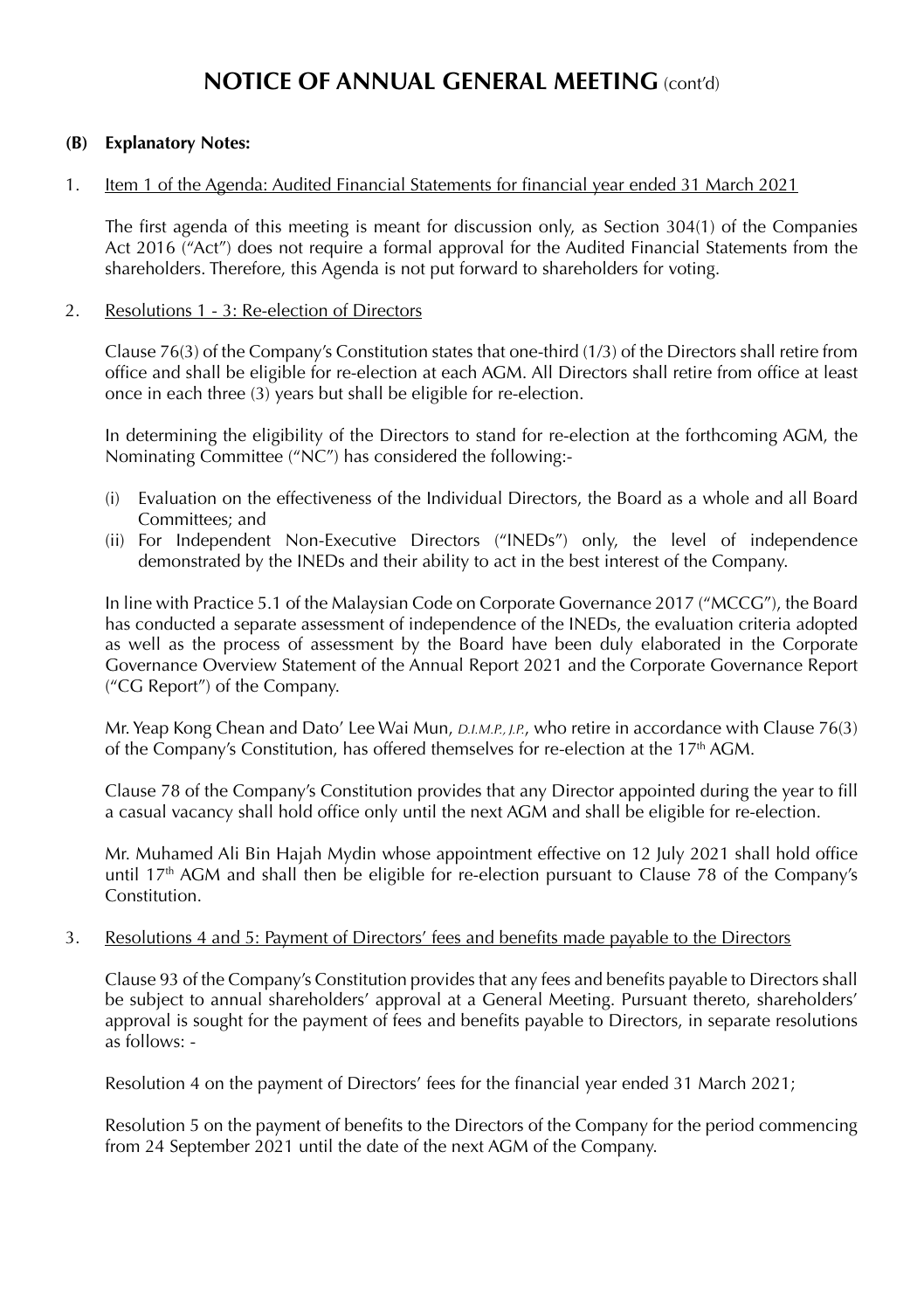The proposed Directors' fees of RM80,000.00 to be paid to all Directors (except for the Chief Executive Officer who is also a Director of the Company) for the financial year ended 31 March 2021 are based on the annual fee of RM20,000.00 for each Director.

Section 230(1) of the Act provides amongst others, that the fees of the Directors and any benefits payable to the Directors of a listed company and its subsidiaries shall be approved at a general meeting.

Under Resolution 5, the benefits payable to the Executive and Non-Executive Directors pursuant to Section 230(1)(b) of the Act have been reviewed by the Board of Directors of the Company, which recognises that the benefits payable is in the best interest of the Company for the ensuing period up to the conclusion of next AGM. The benefits comprise of customary benefits such as business travel and accommodation, communication, insurance, medical coverage and other claimable benefits.

The remuneration for each Director is set out in the Corporate Governance Overview Statement.

#### 4. Resolution 6: Re-appointment of Auditors

The Board and the Audit and Risk Management Committee having considered the re-appointment of Messrs. Moore Stephens Associates PLT as auditors of the Company and collectively agreed that Messrs. Moore Stephens Associates PLT has met the relevant criteria prescribed by Rule 15.21 of AMLR of Bursa Securities.

#### 5. Resolution 7: Authority to issue shares

The Ordinary Resolution proposed under Resolution 7 is primarily to seek for renewal of a Previous Mandate (as defined herein) to give flexibility to the Board of Directors to issue and allot shares up to 10% of the total number of issued share (excluding treasury shares) of the Company for the time being, at anytime in its absolute discretion without convening a general meeting (hereinafter referred to as the "General Mandate"). The General Mandate will enable the Directors to take swift action for allotment of shares for any possible fund-raising activities, including but not limited to further placing of shares, for purpose of funding future investment project(s), acquisitions, working capital and/or settlement of banking facilities, and avoid delay and cost in convening general meetings to approve such issue of shares. This General Mandate, unless revoked or varied by the Company in a general meeting, will expire at the conclusion of the next AGM of the Company.

The Company has been granted a General Mandate by its shareholders at the last AGM held on 24 August 2020 (hereinafter referred to as the "Previous Mandate"). As at the date of this Notice, the Company did not implement its proposal for new allotment of shares under the Previous Mandate and hence, no proceeds were raised therefrom.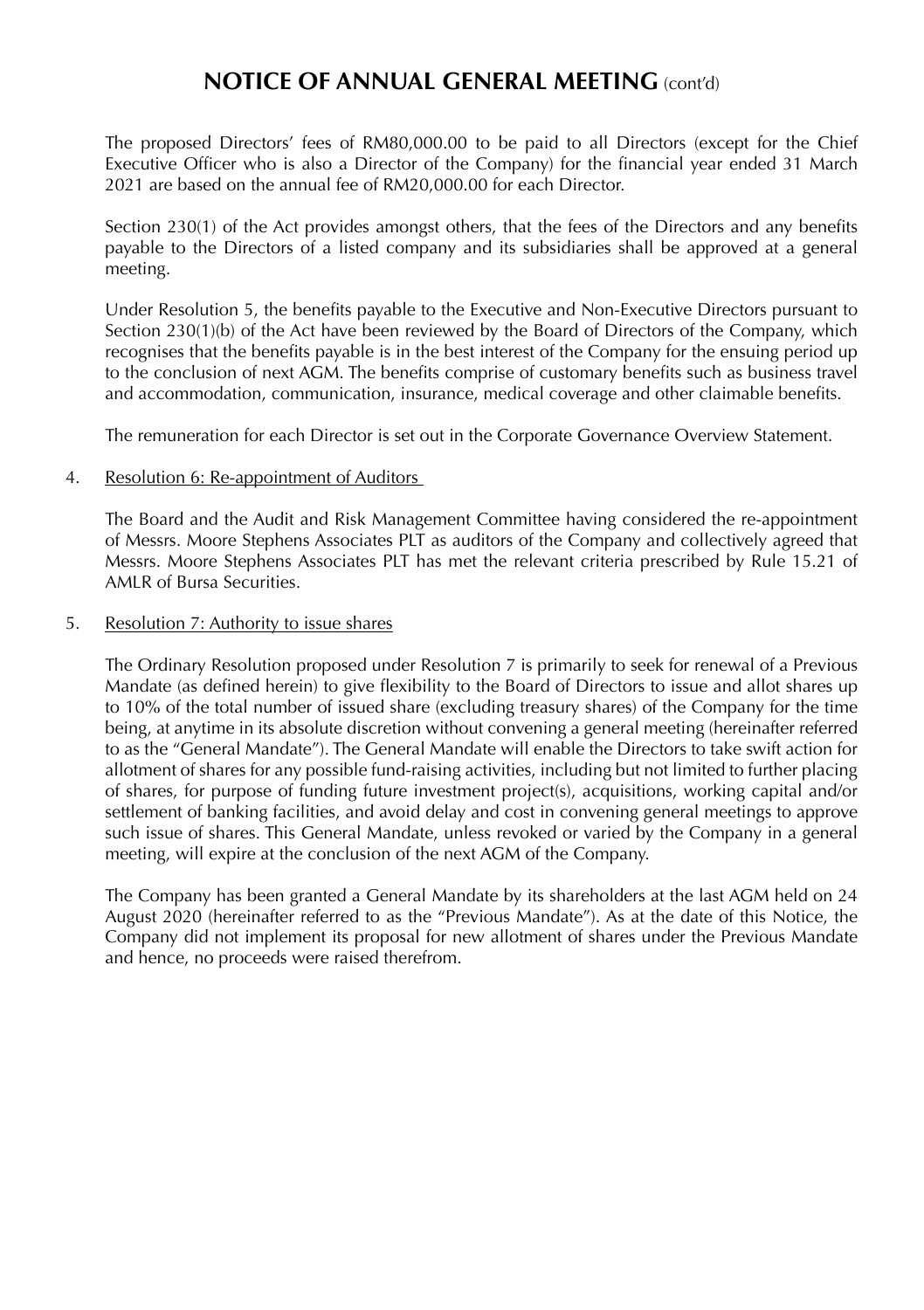#### **Personal data privacy:**

By submitting an instrument appointing a proxy(ies) and/or representative(s) to attend, speak and vote at the 17<sup>th</sup> AGM and/or any adjournment thereof, a member of the Company:-

- i. consents to the collection, use and disclosure of the member's personal data by the Company (or its agents) for the purpose of the processing and administration by the Company (or its agents) of proxies and representatives appointed for the  $17<sup>th</sup>$  AGM (including any adjournment thereof) and the preparation and compilation of the attendance lists, minutes and other documents relating to the 17<sup>th</sup> AGM (including any adjournment thereof), and in order for the Company (or its agents) to comply with any applicable laws, listing rules, regulations and/or guidelines (collectively, the "Purposes");
- ii. warrants that where the member discloses the personal data of the member's proxy(ies) and/or representative(s) to the Company (or its agents), the member has obtained the prior consent of such proxy(ies) and/or representative(s) for the collection, use and disclosure by the Company (or its agents) of the personal data of such proxy(ies) and/or representative(s) for the Purposes, and
- iii. agrees that the member will indemnify the Company in respect of any penalties, liabilities, claims, demands, losses and damages as a result of the member's breach of warranty.

#### **STATEMENT ACCOMPANYING NOTICE OF ANNUAL GENERAL MEETING**

(Pursuant to Rule 8.29(2) of the AMLR of Bursa Securities)

- As at date of this notice, there are no individuals who are standing for election as Directors (excluding the above Directors who are standing for re-election) at this forthcoming AGM.
- General Mandate for issue of securities in accordance with Rule 6.04(3) of the AMLR of Bursa Securities.

Details of the General Mandate to issue securities in the Company pursuant to Sections 75 and 76 of the Act are set out in Note 5 of the Explanatory Notes of the Notice of the 17<sup>th</sup> AGM.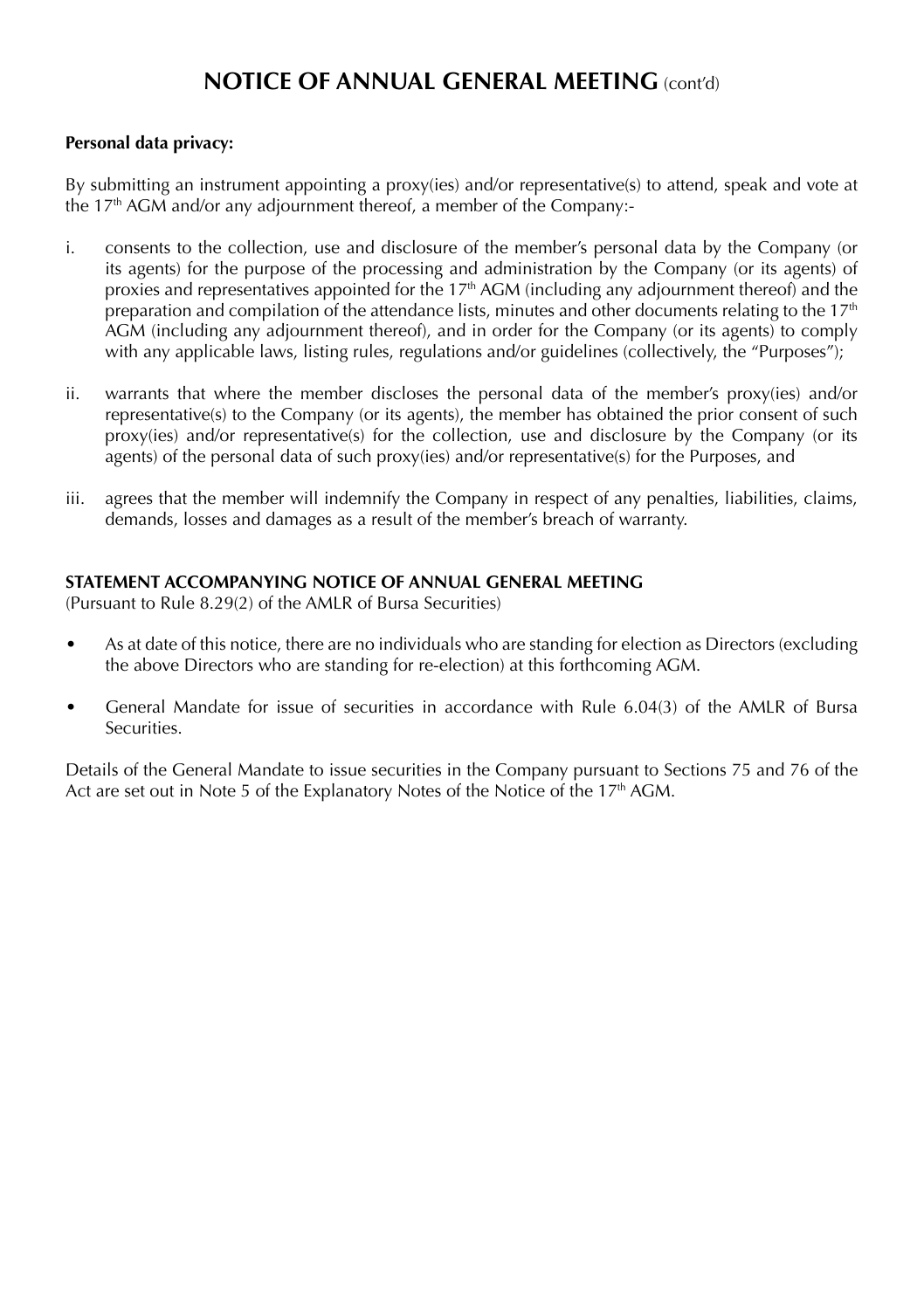## **Ygl Convergence Berhad**

 Registration No. 200401010510 (649013-W) (Incorporated in Malaysia)

# **PROXY FORM** CDS account no.

No. of shares held

I/We Tel:

of

*[Full name in block, NRIC/Passport/Company No.]*

being member(s) of Ygl Convergence Berhad, hereby appoint:

| Full Name (in Block) | NRIC/Passport No. | Proportion of Shareholdings |      |
|----------------------|-------------------|-----------------------------|------|
|                      |                   | No. of Shares               | $\%$ |
| Address              |                   |                             |      |
|                      |                   |                             |      |

|  |  | and/or* (*delete as appropriate) |
|--|--|----------------------------------|
|  |  |                                  |

| Full Name (in Block) | NRIC/Passport No. | Proportion of Shareholdings |      |
|----------------------|-------------------|-----------------------------|------|
|                      |                   | No. of Shares               | $\%$ |
| Address              |                   |                             |      |

or failing him, the Chairperson of the Meeting, as my/our proxy to vote for me/us and on my/our behalf at the **Seventeenth ("17th") Annual General Meeting ("AGM")** of the Company to be held at **Salon 3 & 4, Level 2, G Hotel Gurney, 168A Persiaran Gurney, 10250 George Town, Penang** on **Thursday, 23 December 2021** at **10.30 a.m.** or any adjournment thereof, and to vote as indicated below:

| Agenda |                                                                                                                                                                   |                   |     |                |  |  |
|--------|-------------------------------------------------------------------------------------------------------------------------------------------------------------------|-------------------|-----|----------------|--|--|
|        | 1. To receive the Audited Financial Statements for the financial year ended 31 March 2021 together with the Reports<br>of the Directors and the Auditors thereon. |                   |     |                |  |  |
|        | <b>Description of Resolution</b>                                                                                                                                  | <b>Resolution</b> | For | <b>Against</b> |  |  |
| 2.1    | To re-elect Mr. Yeap Kong Chean as Director of the Company.                                                                                                       |                   |     |                |  |  |
| 3.1    | To re-elect Dato' Lee Wai Mun, D.I.M.P., J.P. as Director of the Company.                                                                                         | 2                 |     |                |  |  |
| 4.1    | To re-elect Mr. Muhamed Ali Bin Hajah Mydin as Director of the Company.                                                                                           | 3                 |     |                |  |  |
|        | 5. To approve the payment of Directors' fees for the financial year ended 31<br>March 2021.                                                                       | 4                 |     |                |  |  |
|        | 6. To approve the payment of benefits to Directors for the period commencing<br>from 24 December 2021 until the date of the next AGM of the Company.              | 5                 |     |                |  |  |
|        | 7. To re-appoint Messrs Moore Stephens Associates PLT as auditors of the Company.                                                                                 | 6                 |     |                |  |  |
|        | <b>Special Business</b>                                                                                                                                           |                   |     |                |  |  |
|        | 8. Authority for Directors to issue and allot shares.                                                                                                             |                   |     |                |  |  |

(Please indicate with an "X" in the appropriate box how you wish your proxy to vote. If no instruction is given, the proxy will vote or abstain at his/her discretion). *\* Strike out whichever not applicable.*

Note: *Please note that the short descriptions given above of the Resolutions to be passed do not in any way whatsoever reflect the intent and*  purpose of the Resolutions. The short descriptions have been inserted for convenience only. Shareholders are encouraged to refer to the Notice<br>of 17® AGM for the full purpose and intent of the Resolutions to be passed.

Signed this \_\_\_\_\_\_\_\_\_\_\_\_\_\_\_ day of \_\_\_\_\_\_\_\_\_\_\_\_\_\_ 2021.

Signature of Shareholder(s)/Common Seal

*\* Manner of execution:*

*(a) If you are an individual member, please sign where indicated.*

*(b) If you are a corporate member which has a common seal, this proxy form should be executed under seal in accordance with the constitution of your corporation.*

*(c) If you are a corporate member which does not have a common seal, this proxy form should be affixed with the rubber stamp of your company (if any) and executed by:*

*(i) at least two (2) authorised officers, of whom one shall be a director; or*

*(ii)* any director and/or authorised officers in accordance with the laws of the country under which your corporation is incorporated.

*Notes:*

- 1. For the purpose of determining who shall be entitled to attend the  $17<sup>th</sup>$  AGM, the *Company shall be requesting Bursa Malaysia Depository Sdn. Bhd. to make available to the Company, a Record of Depositors as at 16 December 2021. Only a depositor whose name appears on this Record of Depositors shall be entitled to attend the 17th AGM or appoint a proxy to attend, speak and vote on his/her/its behalf.*
- *2. A member entitled to attend and vote at the 17th AGM is entitled to appoint a proxy or attorney or in the case of a corporation, to appoint a duly authorised representative to attend, participate, speak and vote in his place. A proxy may but need not be a member of the Company.*
- A member of the Company who is entitled to attend and vote at the 17<sup>th</sup> AGM of the *Company may appoint not more than two (2) proxies to attend, participate, speak and vote instead of the member at the 17th AGM.*
- Where a member of the Company is an authorised nominee, as defined in the Central *Depositories Act 1991, it may appoint not more than two (2) proxies in respect of each securities account it holds which is credited with ordinary shares of the Company.*
- *5. Where a member of the Company is an exempt authorised nominee which holds ordinary shares in the Company for multiple beneficial owners in one securities account*

*("omnibus account"), there is no limit to the number of proxies which the exempt authorised nominee may appoint in respect of each omnibus account it holds. An exempt authorised nominee refers to an authorised nominee defined under the Securities Industry (Central Depositories) Act 1991 ("Central Depositories Act") which is exempted from compliance with the provisions of Section 25A(1) of the Central Depositories Act.*

- *6. Where a member appoints more than one (1) proxy, the proportion of shareholdings to be represented by each proxy must be specified in the instrument appointing the proxies.*
- *7. The instrument appointing a proxy must be deposited at the registered office of the Company at No. 35, Scotland Road, 10450 Penang, not less than forty-eight (48) hours before the time fixed for holding the 17th AGM or any adjournment at which the person named in the appointment proposes to vote. A copy of the power of attorney may be accepted provided that it is certified notarially and/or in accordance with the applicable*
- *legal requirements in the relevant jurisdiction in which it is executed. 8. Pursuant to Rule 8.31A of the ACE Market Listing Requirements of Bursa Malaysia Securities Berhad, all resolutions set out in this notice will be put to vote by way of a poll.*
- *9. Please ensure ALL the particulars as required in this proxy form are completed, signed and dated accordingly.*